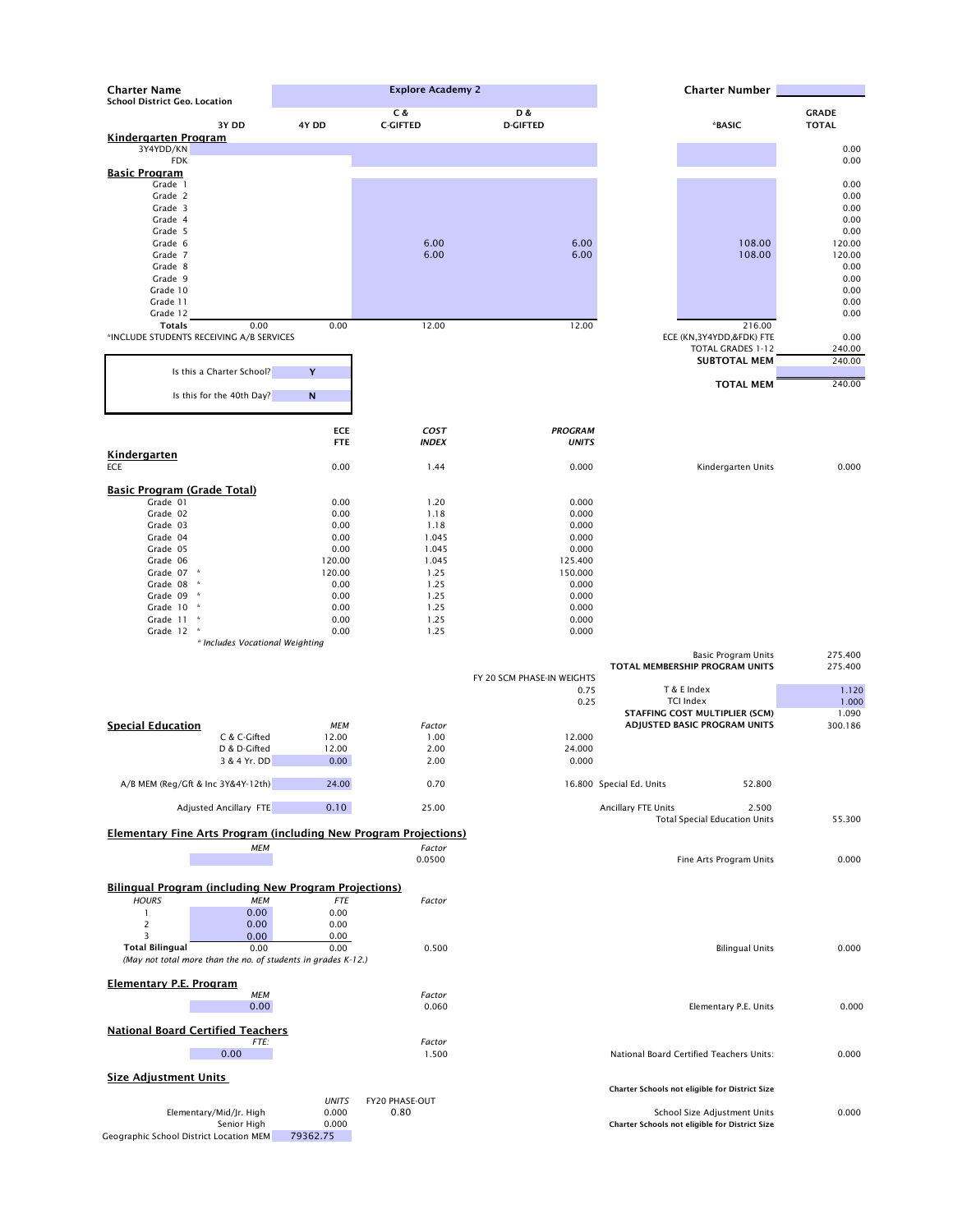| District Size(<4,000)                                                                        | 33.840                          |                 | District Size <4,000 Adjustment Units<br>Charter Schools not eligible for District Size                                                                              | 33.840<br>(33.840) |
|----------------------------------------------------------------------------------------------|---------------------------------|-----------------|----------------------------------------------------------------------------------------------------------------------------------------------------------------------|--------------------|
| District Size(<200)                                                                          | 0.000                           |                 | District Size <200 Adjustment Units                                                                                                                                  | 0.000<br>0.000     |
| Rural Population Program Units                                                               | 0.000                           |                 | Rural Population Program Units                                                                                                                                       | 0.000              |
|                                                                                              |                                 |                 | New District Adjustment Units                                                                                                                                        | 0.000              |
| <b>At-Risk Units</b><br>At-risk index<br>2019-2020:<br>0.177                                 | <b>MEM</b><br>240.00            |                 | At Risk Units                                                                                                                                                        | 42.480             |
| <b>Charter Schools Student Activities</b>                                                    |                                 |                 | <b>Growth Units</b>                                                                                                                                                  | 0.000              |
| (Districts Only)<br>МЕМ<br>0.00                                                              |                                 | Factor<br>0.100 | <b>Charter Schools Student Activities Units</b>                                                                                                                      |                    |
|                                                                                              |                                 |                 | (Charters not eligible for CS Student Activities)                                                                                                                    | 0.000<br>0.000     |
| <b>Home School Student Activities</b>                                                        |                                 |                 |                                                                                                                                                                      |                    |
| (Districts Only)<br><b>MEM</b><br>0.00                                                       |                                 | Factor<br>0.100 | Home School Student Activities Units                                                                                                                                 | 0.000              |
|                                                                                              |                                 |                 | (Charters not eligible for Home School Student Activities)                                                                                                           | 0.000              |
| Home School Student Program Units                                                            |                                 |                 |                                                                                                                                                                      |                    |
| (Districts Only)<br># of Students                                                            | # of Classes                    | Factor          | Home School Student Program Units                                                                                                                                    | 0.000              |
| 0.000                                                                                        | 0.000                           | 0.250           | (Charters not eligible for Home School Student Activities)                                                                                                           |                    |
| <b>Extended Learning Time Program Units (Projected - Adjusted at First Reporting Period)</b> |                                 |                 | (Charters not eligible for Home School Student Activities)                                                                                                           |                    |
| <b>MEM</b>                                                                                   |                                 | Factor          |                                                                                                                                                                      |                    |
| 0.00                                                                                         |                                 | 0.110           | Extended Learning Time Program Units<br>(NOTE: FOR FY20, UNITS GENERATED ARE BASED ON PROJECTIONS, MUST NOT EXCEED APPROPRIATIONS AND THEREFORE UNITS MAY BE CAPPED) | 0.000              |
|                                                                                              |                                 |                 |                                                                                                                                                                      |                    |
| K-5 Plus Program Units (Projected - Adjusted at First Reporting Period)                      |                                 |                 |                                                                                                                                                                      |                    |
| МЕМ<br>0.00<br>K-5 Plus MEM                                                                  |                                 | Factor<br>0.300 | K-5 Plus Program Units                                                                                                                                               | 0.000              |
|                                                                                              |                                 |                 | (NOTE: FOR FY20, UNITS GENERATED ARE BASED ON PROJECTIONS, MUST NOT EXCEED APPROPRIATIONS AND THEREFORE UNITS MAY BE CAPPED)                                         |                    |
|                                                                                              |                                 |                 | <b>TOTAL PROGRAM UNITS</b>                                                                                                                                           | 397.966            |
|                                                                                              |                                 |                 | Save Harmless Units                                                                                                                                                  | 0.000              |
| <b>GROWTH &amp; SAVE HARMLESS CALCULATION DATA</b>                                           |                                 |                 |                                                                                                                                                                      |                    |
| 2018-19 Actual 40th Day MEM:                                                                 |                                 | 240.00          | <b>GRAND TOTAL UNITS</b>                                                                                                                                             | 397.966            |
| (Enter the District Mem EXCLUDING Charter Mem)                                               |                                 |                 |                                                                                                                                                                      |                    |
|                                                                                              |                                 |                 | × Unit Value \$                                                                                                                                                      | 4,565.41           |
| 2019-20 Projected MEM:<br>(Enter the District Mem EXCLUDING Charter Mem)                     |                                 | 240.00          |                                                                                                                                                                      |                    |
|                                                                                              |                                 |                 | <b>PROGRAM COST \$</b>                                                                                                                                               | 1,816,877.96       |
| 2019-2020 Actual 40th MEM                                                                    |                                 | 240.00          | <b>CHARTER SCHOOL ADMIN. WITHHOLDING</b>                                                                                                                             | (\$36,337.56)      |
| (Enter the District Mem EXCLUDING Charter Mem)                                               |                                 |                 | <b>Non-categorical Revenue Credits:</b><br>Tax Levy (41110, 41113, 41114)<br>\$0.00                                                                                  |                    |
|                                                                                              |                                 |                 | \$0.00<br>Federal Impact Aid (44103)                                                                                                                                 |                    |
|                                                                                              |                                 |                 | Federal Forest Reserve (44204)<br>\$0.00                                                                                                                             |                    |
| Save-Harmless Data                                                                           |                                 |                 | <b>Total Non-Cat Rev Credits</b><br>\$0.00                                                                                                                           |                    |
| 2019-2020 40th Day TOTAL PROGRAM UNITS                                                       | (Not Grand Total Program Units) |                 | Less: 75% of Non-Categorical Revenue Credits \$                                                                                                                      |                    |
| <b>Growth Data</b>                                                                           |                                 |                 |                                                                                                                                                                      |                    |
| 2019-20 Operating Budget Calculation                                                         |                                 | 0.000           | <b>Other Credits/Adjustments:</b>                                                                                                                                    |                    |
| Op-Bud takes 18-19 40 Day compared to 19-20 Mem Proj. FTE<br>40th Day Calculation            |                                 | 0.000           | Energy Efficiency Renewable Bonds<br>$\mathsf{\$}$                                                                                                                   |                    |
| Takes Prior Year 40th-Day and compares to Current Year 40th-Day                              |                                 |                 | <b>Total Other Credits</b><br>\$0.00                                                                                                                                 |                    |
|                                                                                              |                                 |                 |                                                                                                                                                                      |                    |
|                                                                                              |                                 |                 |                                                                                                                                                                      |                    |

STATE EQUALIZATION GUARANTEE **\$1,780,540.40** 

0.000

TOTAL ELEMENTARY/MIDDLE SCHOOL/JUNIOR HIGH UNITS 0.000

## PROGRAM/SIZE ADJUSTMENT UNITS: PED 910B-5

## **2.** SENIOR HIGH SCHOOL

| LIST CACH SCHOOL WITH A PHOJECTED MEM (DASIC T 3 AND OPERATIONAL FRIM LANY CHIMNOGR FTE EXCEDITING 31 LCIAL LD.) OF ICSS THAN ZOO.                           |  |             |                                                                                                                                               |  |        |              |
|--------------------------------------------------------------------------------------------------------------------------------------------------------------|--|-------------|-----------------------------------------------------------------------------------------------------------------------------------------------|--|--------|--------------|
| Schools geographically located in a School District with less than 2,000 MEM<br>Schools geographically located in a School District with more than 2,000 MEM |  |             | $((200 - MEM)/200) \times (1.0 \times MEM) = UNITS$<br>$(((200 - \text{MEM})/200) \times (1.0 \times \text{MEM})) \times 0.80 = \text{UNITS}$ |  |        |              |
|                                                                                                                                                              |  |             |                                                                                                                                               |  |        |              |
| <b>SCHOOL NAME</b>                                                                                                                                           |  | <i>CODE</i> | <b>GRADES</b>                                                                                                                                 |  | МЕМ    | <b>UNITS</b> |
|                                                                                                                                                              |  |             | $6 - 7$                                                                                                                                       |  | 240.00 | 0.000        |
|                                                                                                                                                              |  |             |                                                                                                                                               |  |        | 0.000        |
|                                                                                                                                                              |  |             |                                                                                                                                               |  |        | 0.000        |
|                                                                                                                                                              |  |             |                                                                                                                                               |  |        | 0.000        |
|                                                                                                                                                              |  |             |                                                                                                                                               |  |        | 0.000        |

List each school with a projected MEM *(Basic 7-12 EXCLUDING SP. ED.)* of less than 400*(program units will be computed using*

*the formula which yields the most units):* 

Schools geographically located in a School District with less than 2,000 MEM

 $((200 - MEM)/200) \times (2.0 \times MEM) = UNITS$  *or*  $((400 - MEM)/400) \times (1.6 \times MEM) = UNITS$ 

Schools geographically located in a School District with more than 2,000 MEM